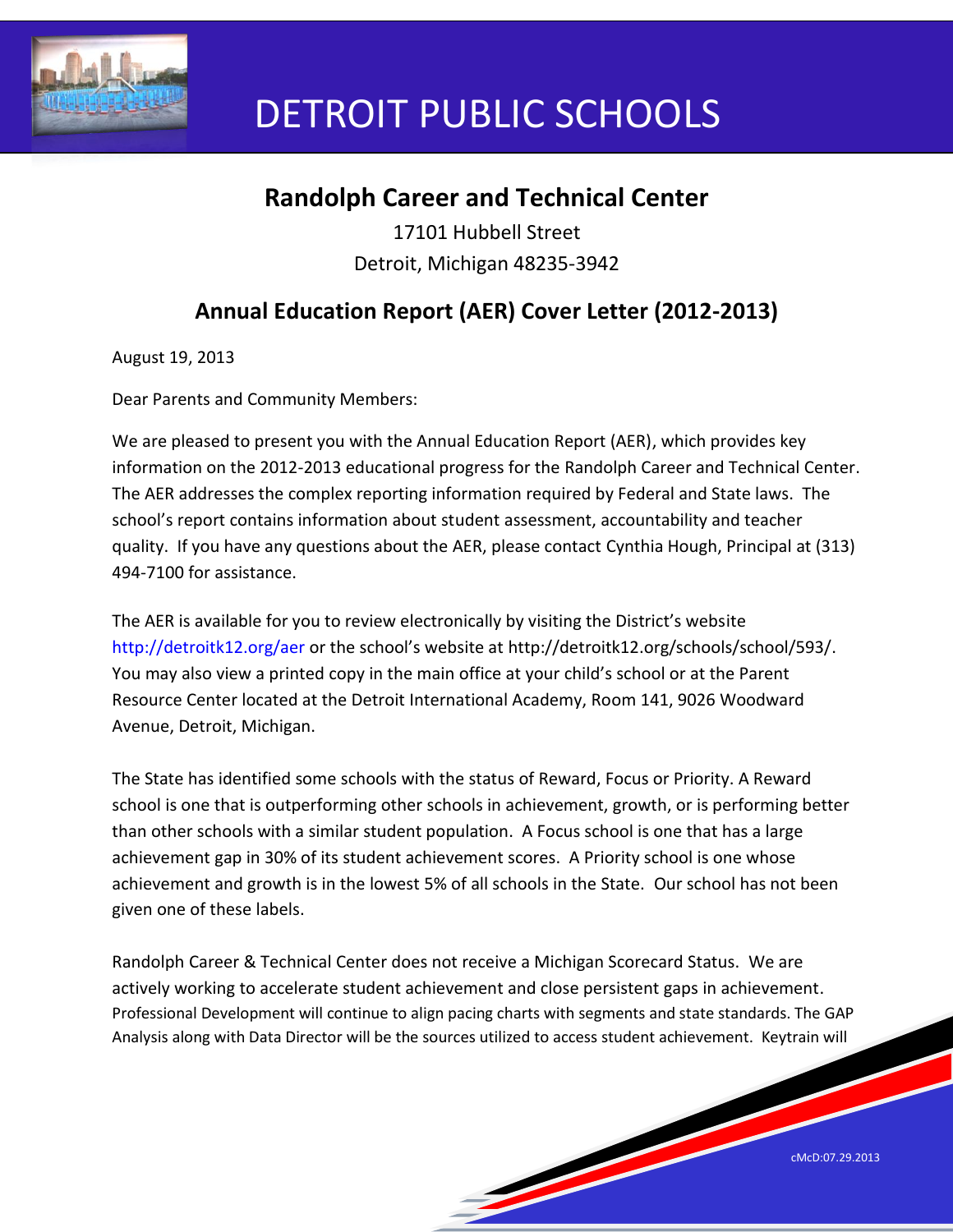be an additional source of information to provide us with data indicating the core academic areas in which our students need assistance. Co-teaching opportunities will continue between the academic integration teachers and program managers to ensure MDE common core standards are being addressed. Our special education consultants will also be available for our special population students.

#### **Parent Involvement**

Our records indicate that the District's School Messenger system, which has been increasingly utilized during this past school year, has augmented the parent teacher relationship. Parents feel personally connected to our center when they are consistently informed of the forums and events that our center is sponsoring. We will continue to support this endeavor while reaching out to our parents to secure their interest in their child's educational journey.

State law requires that we also report additional information.

#### **Process for Assigning Pupils to the School**

During the 2011-2012 school year, Detroit Public Schools implemented the "Open Enrollment Initiative." This initiative allows students to elect to attend any Detroit Public School without being required to live within the boundary for that school. The "Open Enrollment Initiative" does not apply to the Examination High Schools or Application Schools. Parents may enroll their child(ren) in the school of their interest as long as the school has not reached capacity for their particular grade. Enrollment preference is given to students who live within the boundary of a school.

It should also be noted that transportation will not be provided for students who select a school outside of the boundary of their home school. "Open Enrollment Initiative" resources can be found on our website at: [http://detroitk12.org/resources/prospective\\_students/](http://detroitk12.org/resources/prospective_students/)

#### **School Improvement Status: N/A**

## **School Description:**

A. Philip Randolph Career Technical Center delivers a career curriculum focused school specializing in construction trades and agri-science classes. Our 98 percent job placement rating for Randolph students is our proudest measure of success. In addition, we provide evening programs and adult

a de la característica de la característica de la característica de la característica de la característica de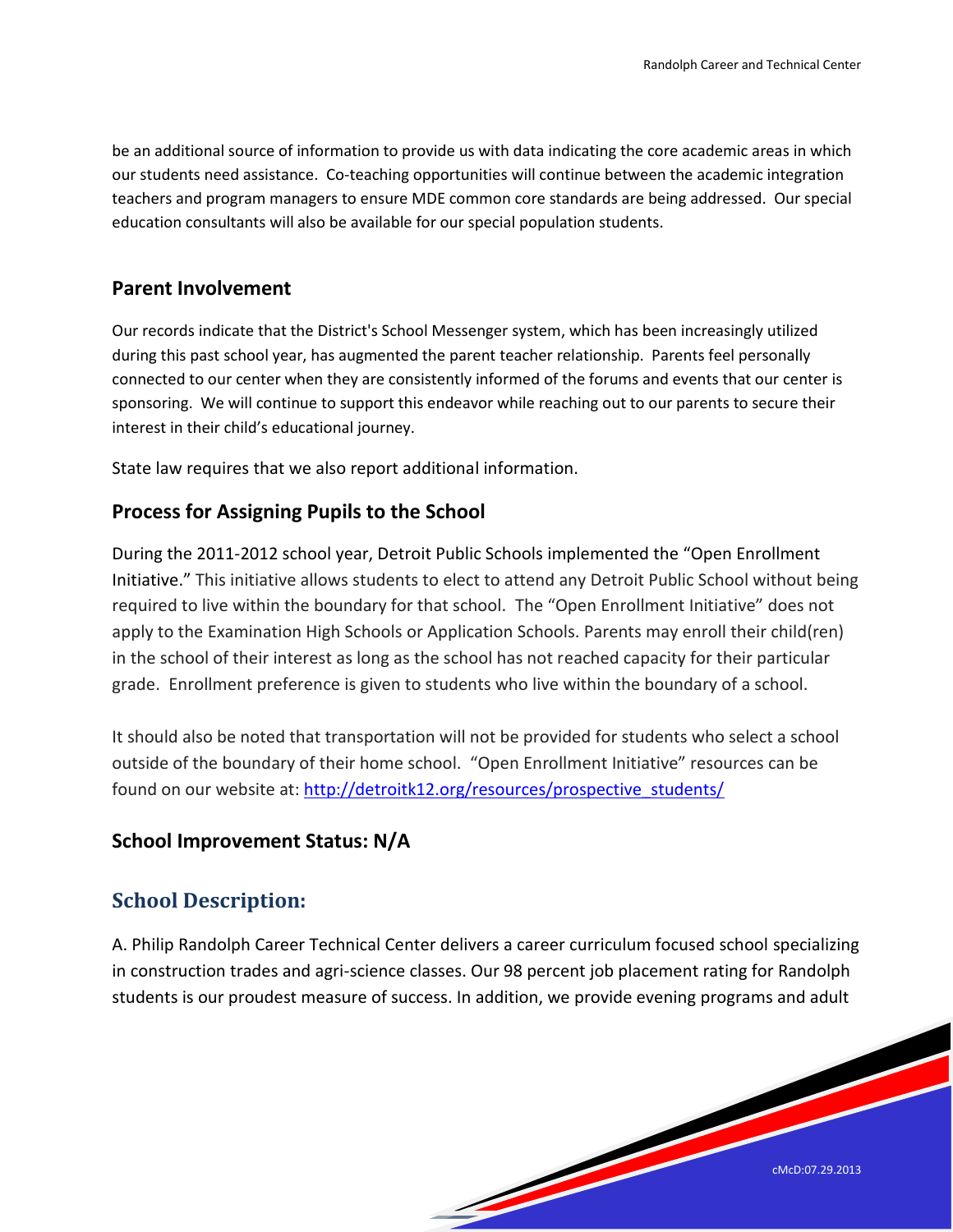education. Please visit our website at http://detroitk12.org/schools/school/593/ for more detailed information about our school.

## **Detroit Public Schools' Core Curriculum:**

Consistent with the Detroit Public Schools 2013-2017 Strategic Plan**,** there are aggressive plans to accelerate the rate of student achievement and to ensure that students graduate with the academic and social skills necessary for success in college and the workplace.

## **Specific curriculum actions are based on the District's strategic plan to:**

- I. Broaden Services to Address Student Needs
- II. Support Parents and Families
- III. Offer Broad/High Quality Programs
- IV. Improve Customer Service
- V. Create Safe Learning Environments
- VI. Transform Central and School based services to serve customers better
- VII. Improve Technology
- VIII. Minimize the Impacts of Change
- IX. Foster School-Based Leadership
- X. Celebrate and Promote Success
- XI. Ensure Fiscal Stability
- XII. Improve Attendance and Discipline

The "Neighborhood-Centered, Quality Schools," Strategic Plan, is available online at [http://detroitk12.org/content/wp-content/uploads/2013/03/Strategic\\_Plan\\_DRAFT-FINAL.pdf](http://detroitk12.org/content/wp-content/uploads/2013/03/Strategic_Plan_DRAFT-FINAL.pdf)

#### **Access to the Core Curriculum**

The instructional strategies and grade level expectations are aligned to the State standards and the NAEP. This represents the core curriculum, which is supported by the texts, materials, computer software and other school level resources used daily in the classrooms. All of the professional development activities are aligned to the core curriculum.

and the second contract of the contract of

The implementation is a process delineated in the District Plan. This plan serves as the framework for each school's academic achievement plan.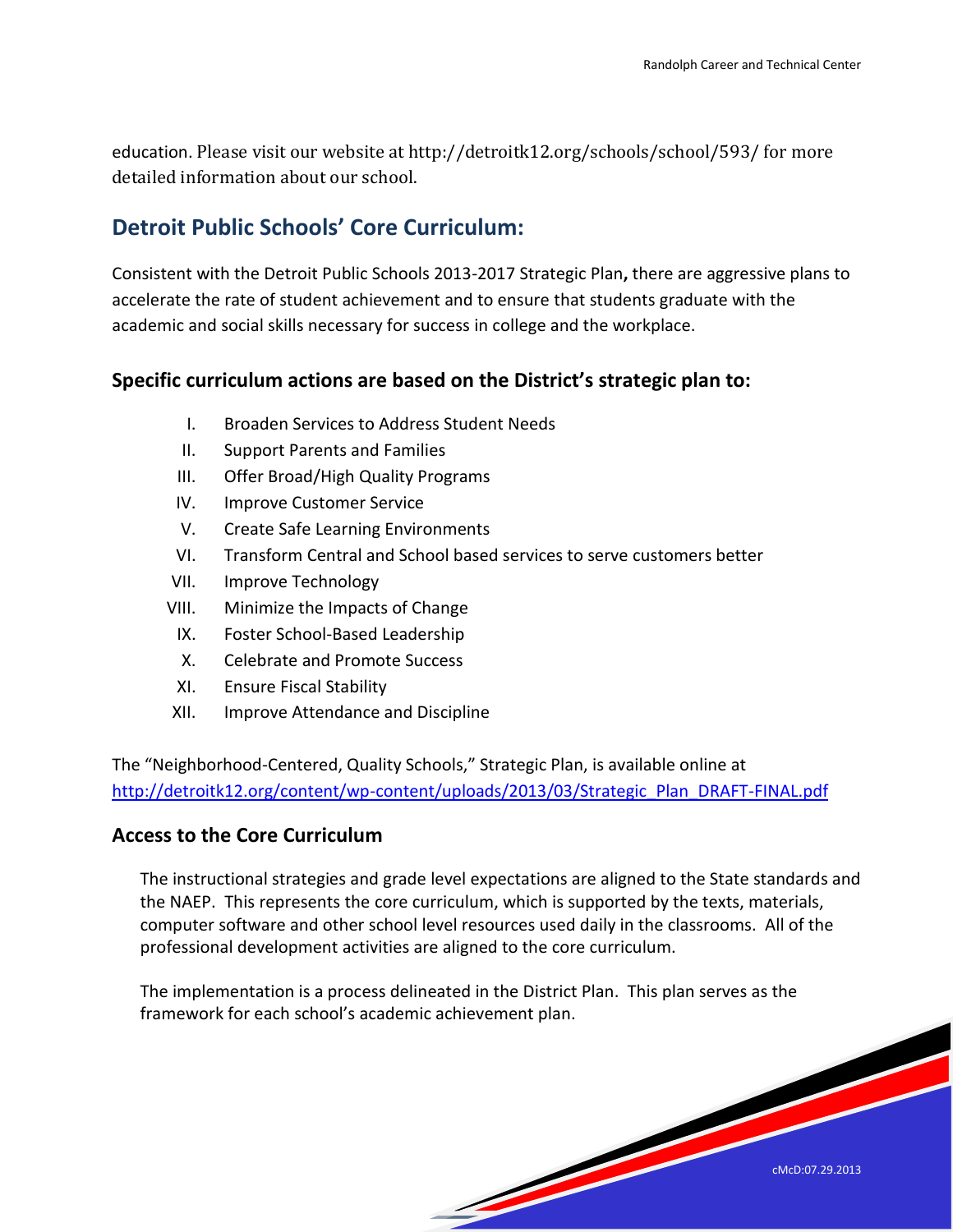## **Access to the Core Curriculum (Continued)**

The frequent monitoring of the implementation of these plans are conducted by the school diagnostic visits, review of the benchmark assessments, use of the teacher evaluation tool and adherence to the pacing calendar.

The variances from the State Plan can be found in the grade level expectations, which are also aligned to the higher standards of NAEP.

Parents/Guardians are offered classes to increase parenting skills, early childhood literacy, adult literacy and GED. During the school year, the Regional Parent Resource Center is a vehicle for parents and other community members to participate in regular and on-going informational and participatory sessions focused on curriculum and instruction. Learning Village (an online instructional management system), Web updates and semi-annual progress reports are a means to disseminate achievement information to educators. Parents will have the opportunity to monitor students' progress, including attendance, through **Parent Connect**  in the Fall.

Detroit Public Schools Core Curriculum is currently under revision. Pacing Charts and Curriculum guides will be posted to the Division of Teaching and Learning under the Leadership page of our website in the near future.

#### **Parent Engagement**

- $\cdot$  Use the technology portal for parents to view daily lessons and to communicate with teachers.
- $\div$  Implement and follow through with the parent contracts.
- $\div$  Use the Parent Resource Center to engage parents in innovative workshops and sessions that are practical and will result in parent support to students at home.

#### **Student Achievement Results**

Aggregate Student Achievement Results and Detroit Public Schools Quarterly NWEA~MAP Reading and Mathematics reports can be found on the Detroit Public Schools' web page at the Research, Evaluation and Assessment site at [http://detroitk12.org/data/rea/.](http://detroitk12.org/data/rea/) The following reports are available:

**Contract Contract Contract Contract Contract Contract Contract Contract Contract Contract Contract Contract C** 

- District Profile Report
- Combined School Profile Reports
- Individual School Profile Reports
- Adequate Yearly Progress (AYP) Reports
- Michigan Accountability Scorecard Report
- Annual Education Report